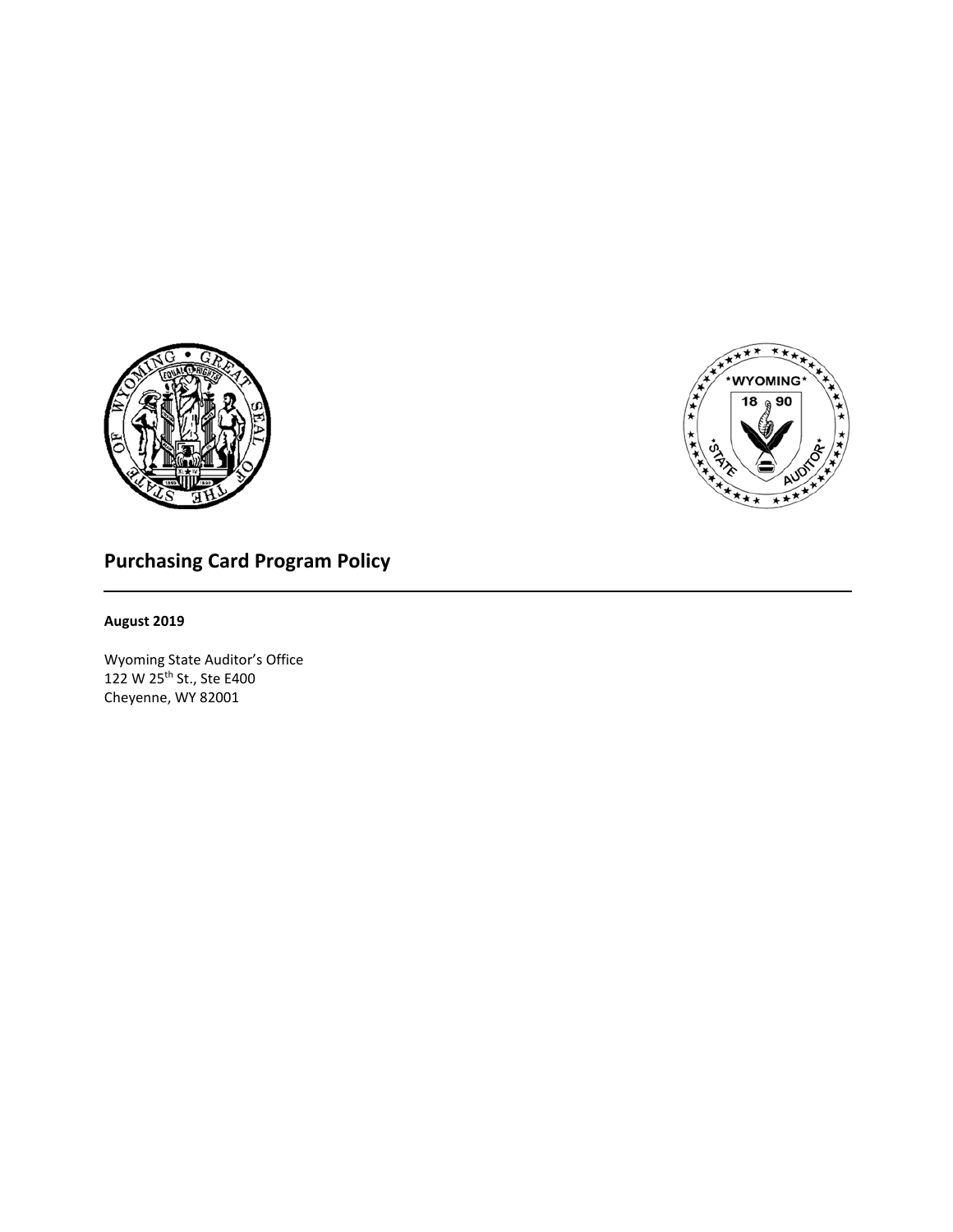## **Table of Contents**

#### **1. Program Overview**

- 1.1 Purpose
- 1.2 Definitions
- 1.3 Card Types
- 1.4 Program Roles

## **2. Purchasing Card Controls**

- 2.1 Purpose
- 2.2 Agency Purchasing Card Policies
- 2.3 Agency Internal Controls
- 2.4 Responsibilities of Agency Purchase Card Coordinators (PCCs)
- 2.5 Responsibilities of Cardholders
- 2.6 Issuance of Purchasing Cards
- 2.7 Monthly and Per-Transaction Limits
- 2.8 Exceptions to Purchasing Card Spending Strategies
- 2.9 Purchasing Card Security
- 2.10 Lost, Stolen, and Misplaced Cards

### **3. Purchasing Card Policies**

- 3.1 Allowable Purchases
- 3.2 Prohibited Purchases
- 3.3 Rental Cards and Insurance
- 3.4 Required Documentation
- 3.5 Sales Tax Exemption

#### **4. Resources**

- 4.1 Purchasing Card Program Contacts
- 4.2 Purchasing Card Forms and Documents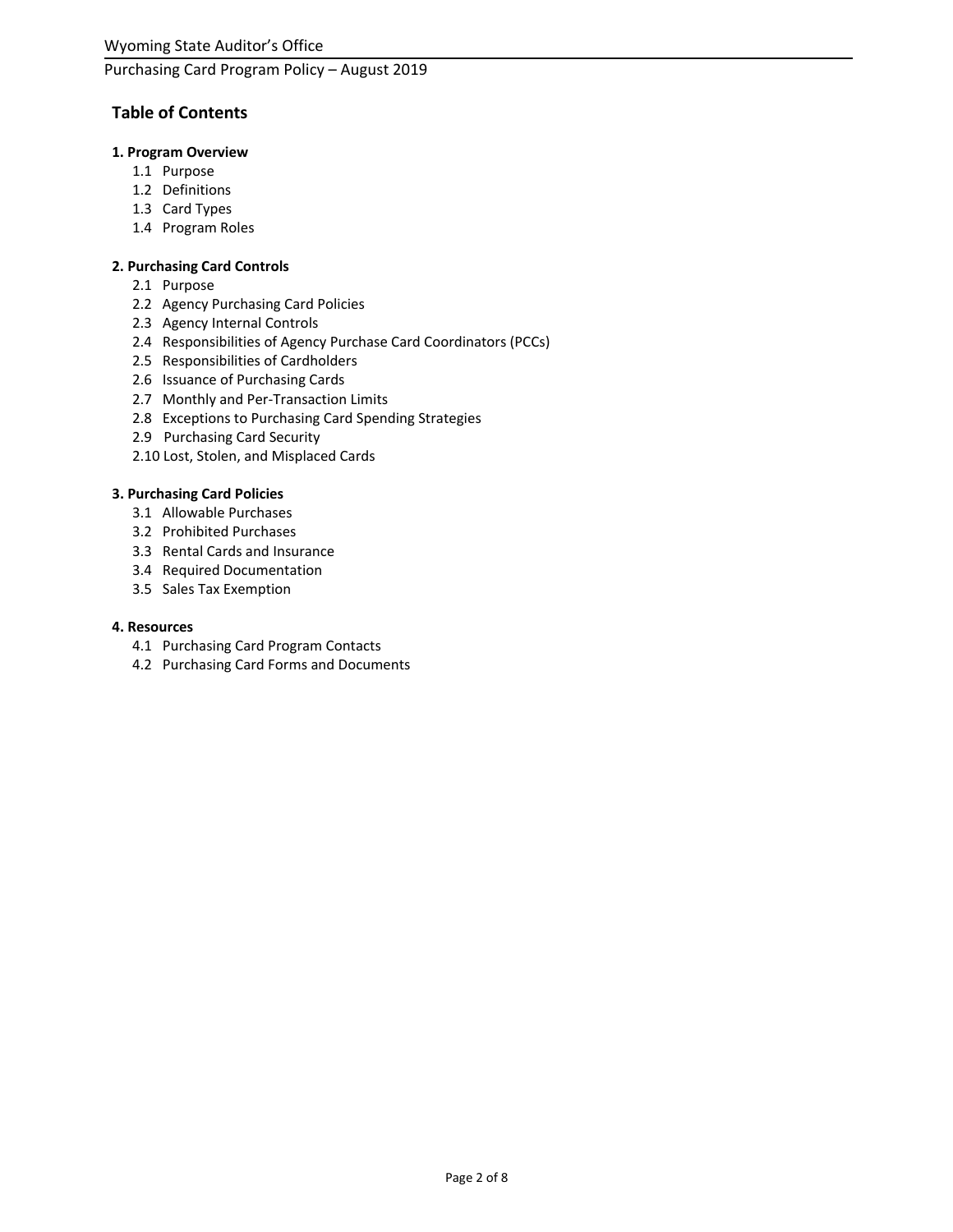## **1. Program Overview**

#### **1.1 Purpose**

The State of Wyoming purchasing card (P-Card) program provides an alternative method of payment to the typical payment process of issuing a paper check or direct deposit with a WOLFS transaction. Use of a P-Card may be a good option when processing a traditional payment through WOLFS is less convenient or when it is a one-time payment. Working with our issuing bank (UMB), the State Auditor's Office (SAO) provides the opportunity to use credit cards to purchase goods and services for official state business. Use of a P-Card is a privilege and all accounts issued are subject to SAO policies and any relevant agency payment policies.

#### **1.2 Definitions**

**Merchant Category Code (MCC):** Each vendor that registers to accept credit cards as a method of payment is assigned a merchant category code that identifies the type of business or industry in which they operate.

**Per-Transaction Limit:** The maximum authorized dollar limit assigned to a single credit card transaction.

**Credit Limit:** The maximum authorized dollar limit assigned to the credit card account for all purchases in a single statement period.

**Spending Strategy:** A logical grouping of MCCs and a defined per-transaction limit that determine which purchases will be authorized and which purchases will be declined when using the card.

**UMB Commercial Card System (UMBCC):** The administration software suite provided by our issuing bank (UMB) to all cardholders, coordinators, and administrators for the purpose of overseeing the daily operations of the P-Card program.

#### **1.3 Card Types**

There are three unique types of credit cards available to agencies:

- **1. Corporate Card:** This standard credit card is issued to an employee for official purchases while engaged in workrelated activities.
- **2. Phantom Card:** This card-less account is issued with a 16-digit account number, expiration date, and 3-digit security/CVV code. No physical card exists. These accounts are typically issued in the name of the agency, division, or unit and not to one specific individual.

*Recommended Best Practices:* These accounts are issued to agencies to book agency-wide, pre-approved travel arrangements; including flights, hotel reservations, and/or car rental reservations.

**3. Travel Card:** A **personal** credit card issued to an individual employee with all liability falling on the cardholder. Please note, the employee must submit an application for credit under their personal social security number. Credit worthiness is evaluated by the issuing bank and is not guaranteed to the applicant. The employee applying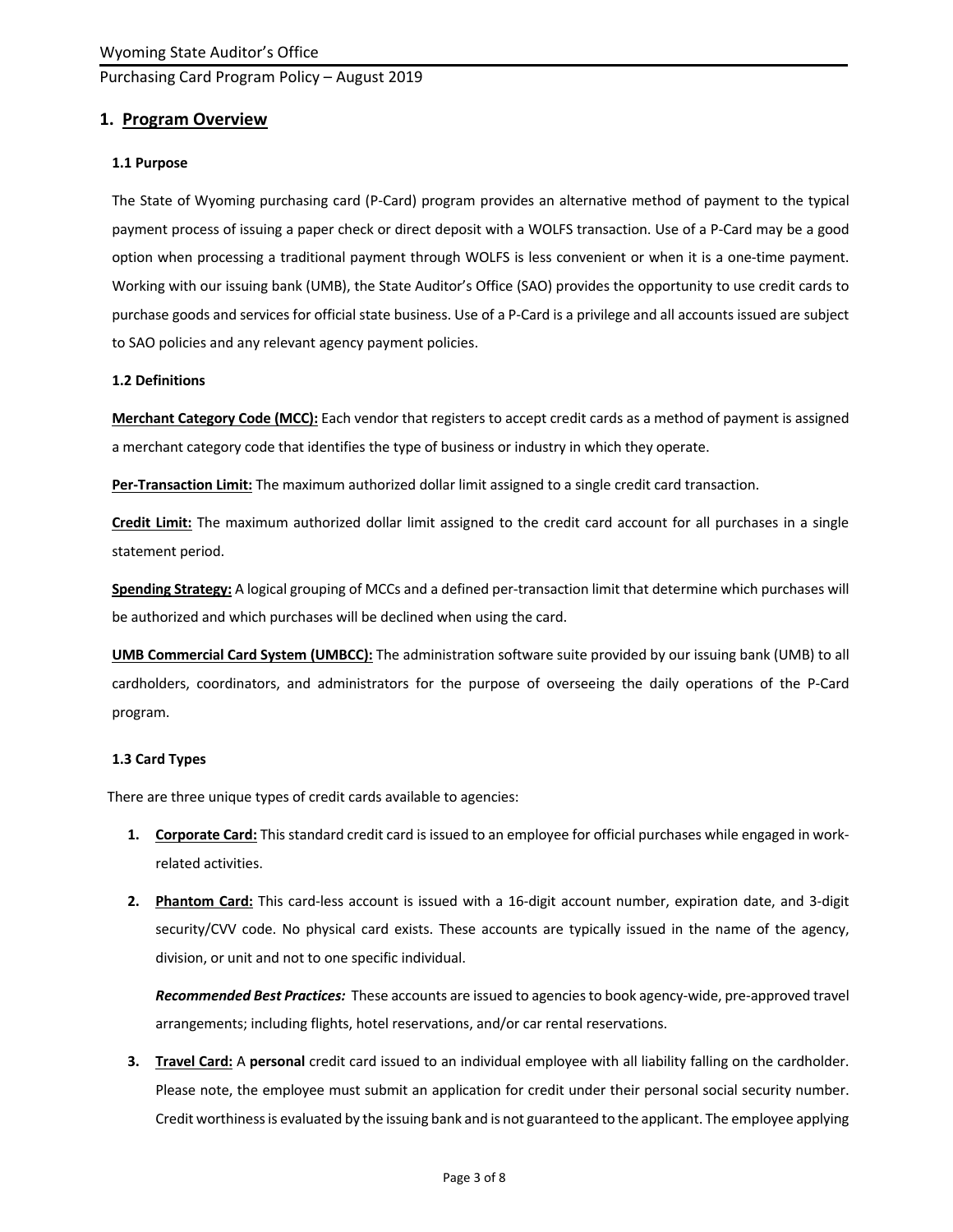for credit will be notified of the results directly by the provider. Travel card balances are paid directly by the cardholder. Cardholders are reimbursed through WOLFS for approved purchases. The card is never paid directly by an agency through WOLFS. These cards allow for a 60-day grace period for repayment and have no spending restrictions. This card is designed to relieve the burden of high-cost travel to an employee with sufficient time to pay the balance after receipt of a travel reimbursement from the agency.

*Recommended Best Practices:* Employees should use this type of card for travel expenses incurred by the employee while traveling.

#### **1.4 Program Roles**

The following roles are established and defined below:

**Issuing Bank:** Under a contract with the State Auditor's Office, this bank provides credit cards to the State of Wyoming. Our current vendor is UMB Financial Corporation (UMB).

**State Purchase Card Administrator:** Designee of the State Auditor's Office charged with administering the P-Card program for all agencies.

**Agency Purchase Card Coordinator (PCC):** Designee of the agency responsible for administering the daily operations of the agency's P-Card program for all agency cardholders.

**Cardholder:** Individual authorized to use a corporate card, phantom card, or travel card for state business purposes.

#### **2. Purchasing Card Controls**

#### **2.1 Purpose**

This policy provides agencies with the authorization to establish internal controls for purchasing card programs. The State Auditor's Office is available to assist agencies with training, technical assistance, and financial or operational reviews.

#### **2.2 Agency Purchasing Card Policies**

Each agency may develop an internal P-Card policy to guide agency-level practices and procedures. The agency policy must not circumvent, reduce, or otherwise materially alter the provisions of the statewide policy which takes precedence over an agency policy. Agencies that do not wish to draft their own policy may defer to the statewide policy.

#### **2.3 Agency Internal Controls**

Responsibility for financial control and stewardship of the daily operations of the purchasing card program rests with each agency. Each agency should establish internal controls sufficient to regulate purchasing card activities. The agency's internal controls should include practices that, at a minimum, address the following areas:

• approval of purchasing card applications and requests;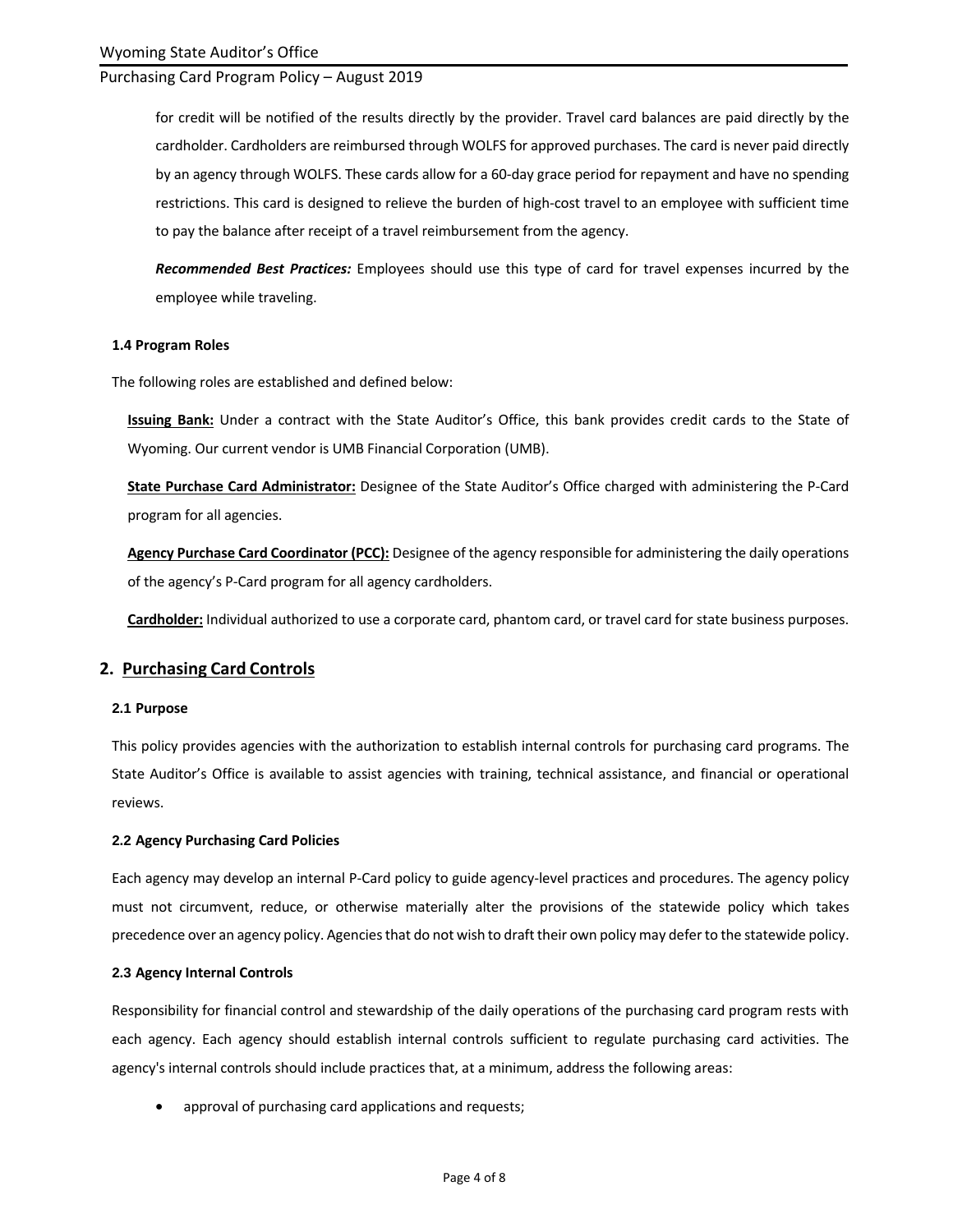- set appropriate transaction limits and controls for card usage based on business needs;
- review all charges billed to a cardholder's card to ensure that the charges are valid, appropriate, supported by documentation, and reconciled by someone other than the cardholder;
- safeguard agency assets; and
- maintain appropriate records in a safe and secure location.

#### **2.4 Responsibilities of Agency Purchase Card Coordinators (PCCs)**

#### Agency PCCs must**:**

- develop internal procedures on managing the program at the agency;
- establish credit limits for each cardholder;
- establish per-transaction spending limits for each cardholder;
- ensure proper approval of applications for new cards;
- approve requests for monthly or per-transaction limit and/or spending strategy changes;
- ensure that all employees abide by the statewide and agency purchasing card program policies;
- routinely monitor P-Card activity of cardholders and immediately report any abuse or misuse of cards to the State Auditor's Office;
- dispute any discrepancies in billing and report those discrepancies to UMB on the *Questionable Item/Dispute Form* within 60 days from the end of the disputed charge billing cycle;
- track disputed items to ensure proper credit is received from the issuing bank; and
- ensure cancellation of card and closure of the account in UMBCC when a cardholder terminates or transfers. Physical cards must be collected and destroyed when possible.

#### **2.5 Responsibilities of Cardholders**

Cardholders must:

- sign the *State of Wyoming Purchasing Cardholder Agreement* to acknowledge the responsibilities of using the purchasing card;
- sign the back of the card immediately upon receipt;
- abide by all P-Card policies and procedures when making purchases;
- guarantee the physical security of the P-Card and protect the account number;
- immediately report lost or stolen cards to UMB Bank and the cardholder's agency PCC;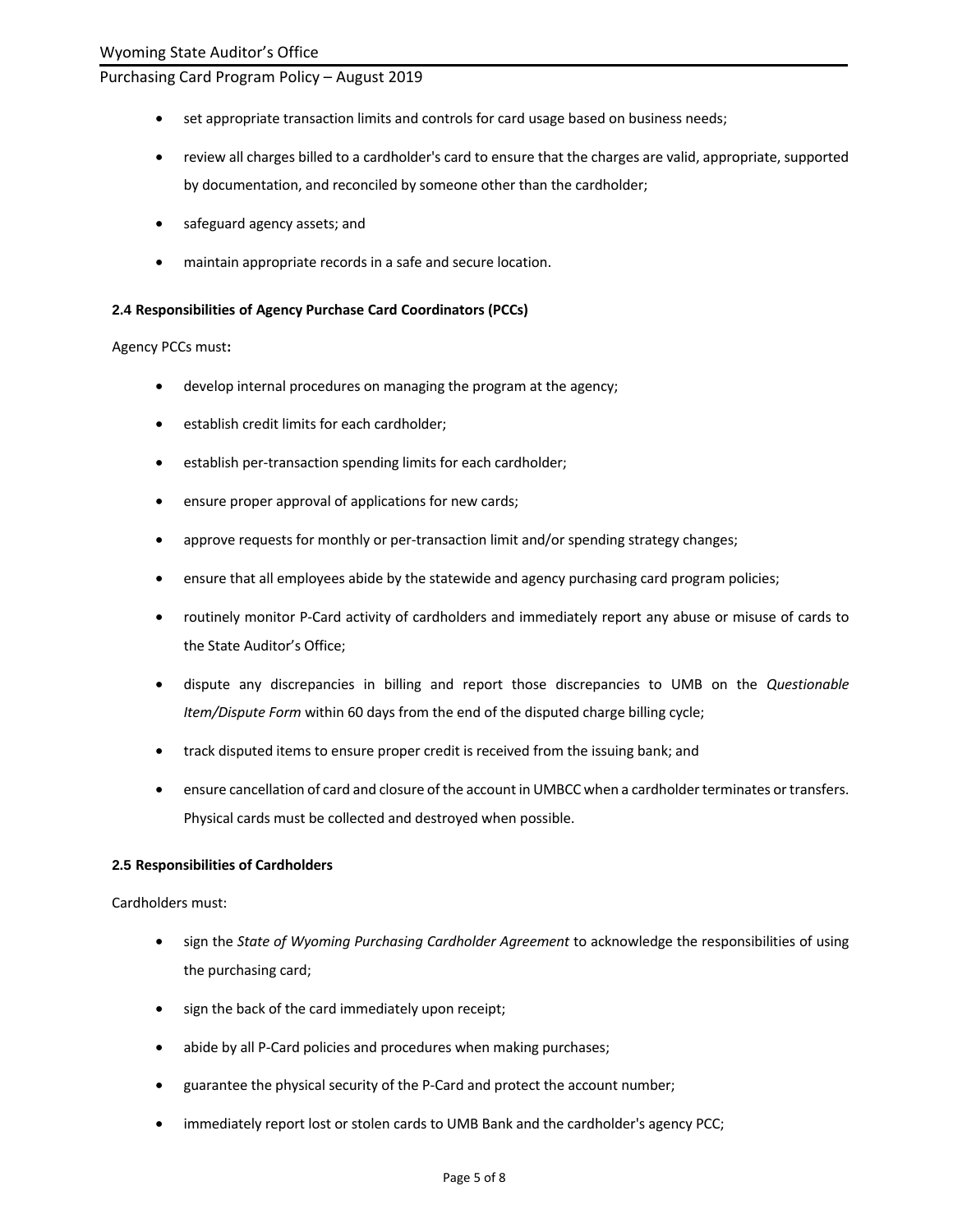- notify agency PCC to update address or name changes at earliest convenience;
- provide required documentation for each purchase made on the card to the individual assigned by the agency PCC to reconcile your statement;
- review and verify all transactions that have posted to the card and complete the cardholder *Purchasing Card Log*;
- identify disputed items and contact the merchant directly to resolve disputes, followed by notification to the agency PCC; and
- discontinue use of the card, review and log all outstanding transactions, and return the card to the agency PCC upon resignation, termination, or transfer.

#### **2.6 Issuance of Purchasing Cards**

Each agency, in coordination with our issuing bank, issues P-Cards using the UMBCC administration suite. The *Visa Purchasing Cardholder Account Action Request* and the *State of Wyoming Purchasing Cardholder Agreement* must be completed and retained before the P-Card is ordered by the agency PCC. New cards are sent directly to the cardholder at the address the PCC provides through UMBCC.

Each cardholder must be a State of Wyoming employee. Under no circumstances should a non-agency employee or contractor have a State of Wyoming P-Card issued in their name.

Cards expire every three years on the last day of the expiration month. The expiration month is embossed on the front of each card. Cards are automatically reissued to cardholders who have used their cards within 12 months prior to expiration. Replacement cards are sent directly to the cardholder at the address the PCC provided through UMBCC.

#### **2.7 Monthly and Per-Transaction Limits**

Each agency is responsible for setting the per-transaction limit and the monthly limit consistent with the individual cardholder's responsibilities and purchasing activity via the UMBCC administration suite. Corporate cards cannot have a limit of more than \$50,000, but if a business need exists, a phantom card can be set with a higher monthly limit.

#### **2.8 Exceptions to Purchasing Card Spending Strategies**

A temporary exception to the spending strategy for a single purchase over the defined per-transaction limit can be applied at the discretion of the agency PCC through the UMBCC administration suite. Temporary exceptions should be applied for no more than 10 days at a time.

A temporary exception to allow purchases from a merchant in a foreign country or a single purchase to an MCC not defined in the cardholder's spending strategy require an *Exception Request* form to be submitted to the SAO from the Agency PCC. This temporary exception will be applied by the State Purchase Card Administrator in the SAO.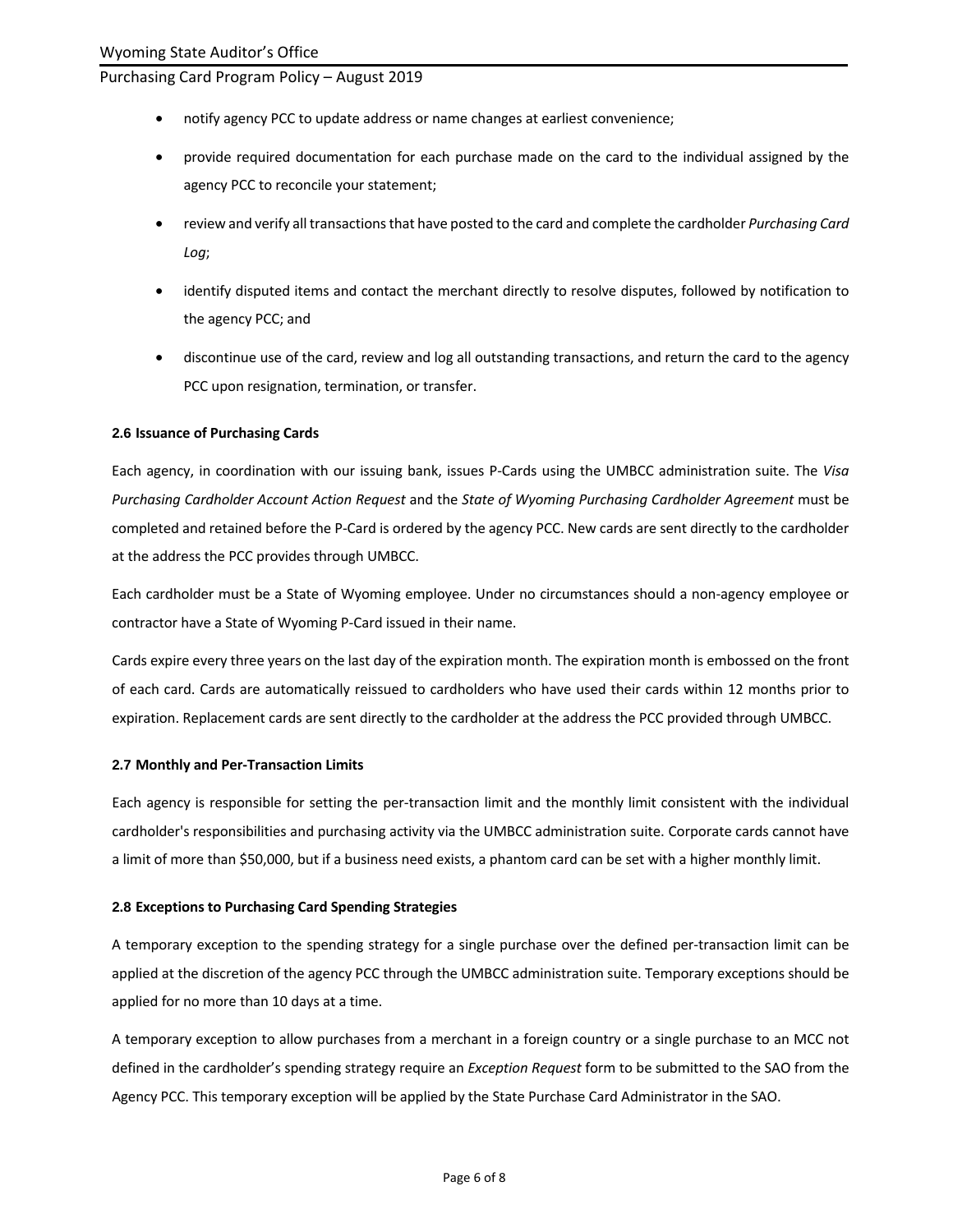#### **2.9 Purchasing Card Security**

Purchasing cards should always be protected. The only person authorized to use a P-Card is the cardholder whose name appears on the face of the card. Cardholders should not use their card for another agency's expense.

#### **2.10 Lost, Stolen, and Misplaced Cards**

Report lost or stolen cards immediately to UMB Bank by calling: (888) 494-5141.

## **3. Purchasing Card Policies**

#### **3.1 Allowable Purchases**

Purchasing cards may be used for any legitimate business purpose not otherwise defined, limited, or prohibited by State of Wyoming statutes, rules, or policies. All purchases must be made in accordance with established procurement policies, as defined by the Department of Administration & Information.

#### **3.2 Prohibited Purchases**

The following purchases are prohibited:

- Personal purchases of any kind, regardless of intended or actual use;
- alcohol;
- cash advances or ATM withdrawals; and
- specific other categories as determined by the State Auditor's Office.

#### **3.3 Rental Cars and Insurance**

Rental car agencies offer collision damage liability coverage. However, this coverage is automatically provided via the P-Card when used to rent the vehicle, so you should weigh your options carefully when considering how to rent a car and whether to purchase optional insurance.

#### **3.4 Required Documentation**

A receipt or similar documentation must support each purchase. If a receipt shows a limited amount of information additional information from the cardholder may be required.

The preferred documentation is listed below in order of preference:

**1.** An original receipt from the vendor which includes supplier name, transaction amount, date, and a description of the items purchased;

**Note:** If the purchase includes food, an itemized receipt of the items purchased is required

**2.** A copy of the original receipt;